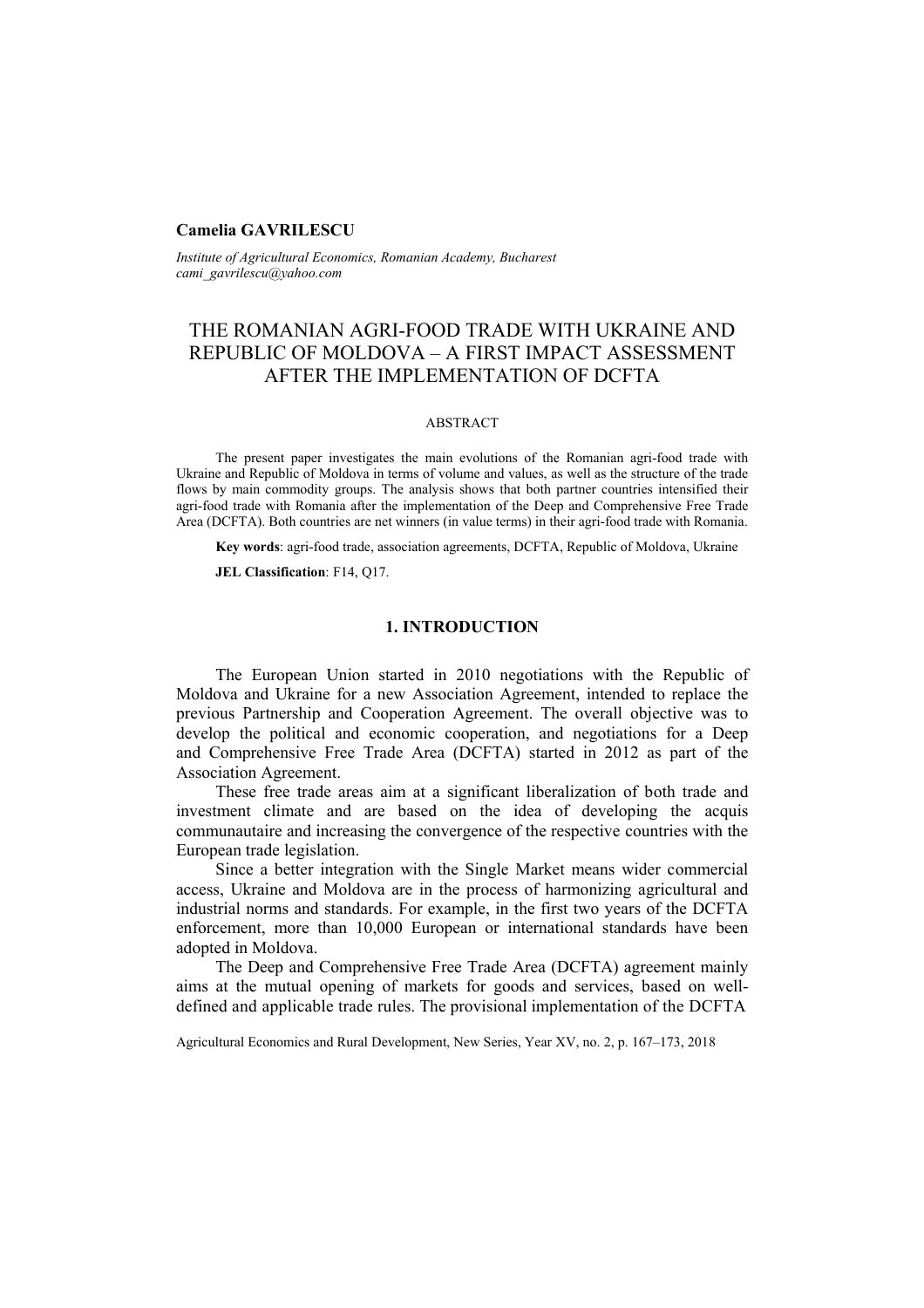started since September  $1<sup>st</sup>$ , 2014, between the EU and the Republic of Moldova, respectively since January  $1<sup>st</sup>$ , 2016, between the EU and Ukraine. An important aspect of the DCFTA is the future gradual reduction of non-tariff barriers (sanitary and phytosanitary barriers, technical barriers to trade, barriers related to intellectual property, customs procedures, etc.).

The agricultural and food trade flows are monitored quantitatively through tariff quotas, which correspond to the production and export capacities of Moldova and Ukraine (cereals, sugar, fruits, vegetables, dairy products, animal products) and comply with the sanitary, phytosanitary requirements and EU quality.

### **2. MATERIAL AND METHOD**

The study is based on research, quantitative analysis and interpretation of statistical data extracted from Eurostat, Comtrade, State Statistical Service of Ukraine and National Bureau of Statistics of the Republic of Moldova. The calculations were made using the Combined Nomenclature (2-digit aggregation level – HS chapters 01-24). The analysis included the values and directions of the exchanges, as well as the product composition of the trade flows.

# **3. RESULTS AND DISCUSSIONS**

In the last decade and a half, the Moldovan agri-food trade has grown almost constantly, both in terms of quantity and value (Gavrilescu, 2013). Exports increased 2.1 times between 2004 and 2017; they have already exceeded the USD 1 billion threshold (Figure 1) in 2013 and represented between 38-54% of total Moldovan general exports.



Source: calculations using data from the National Bureau of Statistics of the Republic of Moldova

Figure 2. Moldovan agri-food trade (2004-2017).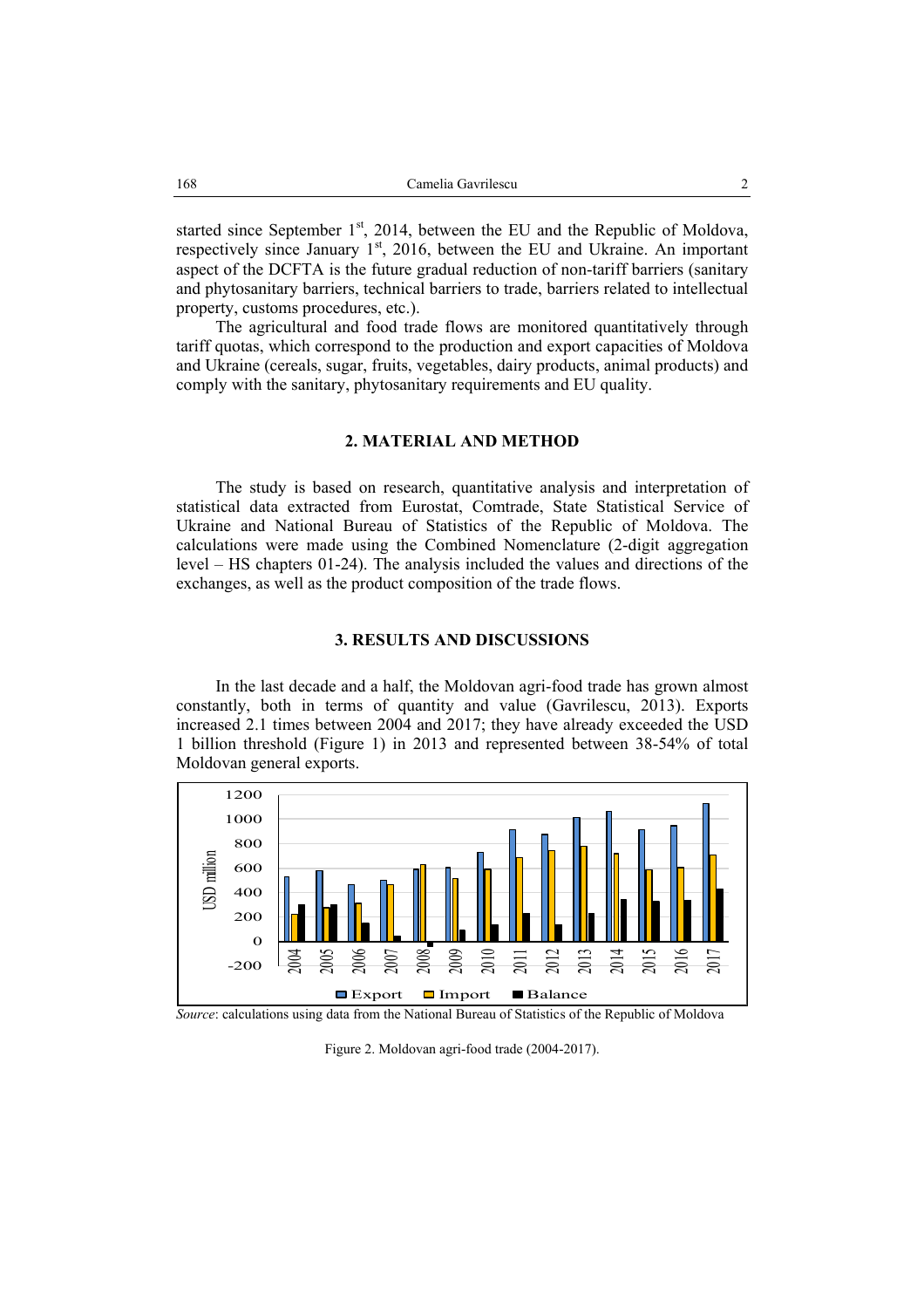Although food imports increased 3.1 times over the same period, they have always remained below export value (with the only exception in the 2008 crisis year). Their share in total general imports of Moldova varied between 12-16%. As a result, except for the above-mentioned year 2008, the Moldovan agro-food trade balance was permanently on surplus, with a coverage of imports by exports ranging from 109 to 234%. The year 2017 recorded not only the highest value of agri-food exports (USD 1.13 billion), but also the largest agro-food trade surplus (USD +426 million).

Data available for Ukraine show a 5.1-fold increase in the value of agri-food exports in the period 2004-2017 (when they reached USD 17.8 billion) (Figure 2). Imports had a relatively similar trend, with an import peak in 2013 (\$ 8 billion), followed by a steeper decline of more than half (USD 3.5 billion in 2015), and a very slight increase until 2017. As a result, Ukraine's agro-food trade surplus has been steadily rising, with the degree of exports coverage by imports varying from 149 to 418%.



*Source*: calculations using data from the State Statistical Service of Ukraine

Figure 2. Ukrainian agri-food trade (2004-2017).

When analysing Moldova's agro-food export model in 2016 and 2017, as compared to 2013 (the year before DCFTA implementation), one can notice that the structure by commodity groups (chapters 01-24 of the Combined Nomenclature) shows a modest diversification of Moldova's exports: fruits, oilseeds, wines, cereals, vegetable and fruit preparations, these 5 groups concentrating 78-82% of the value of total agri-food exports (Figure 3).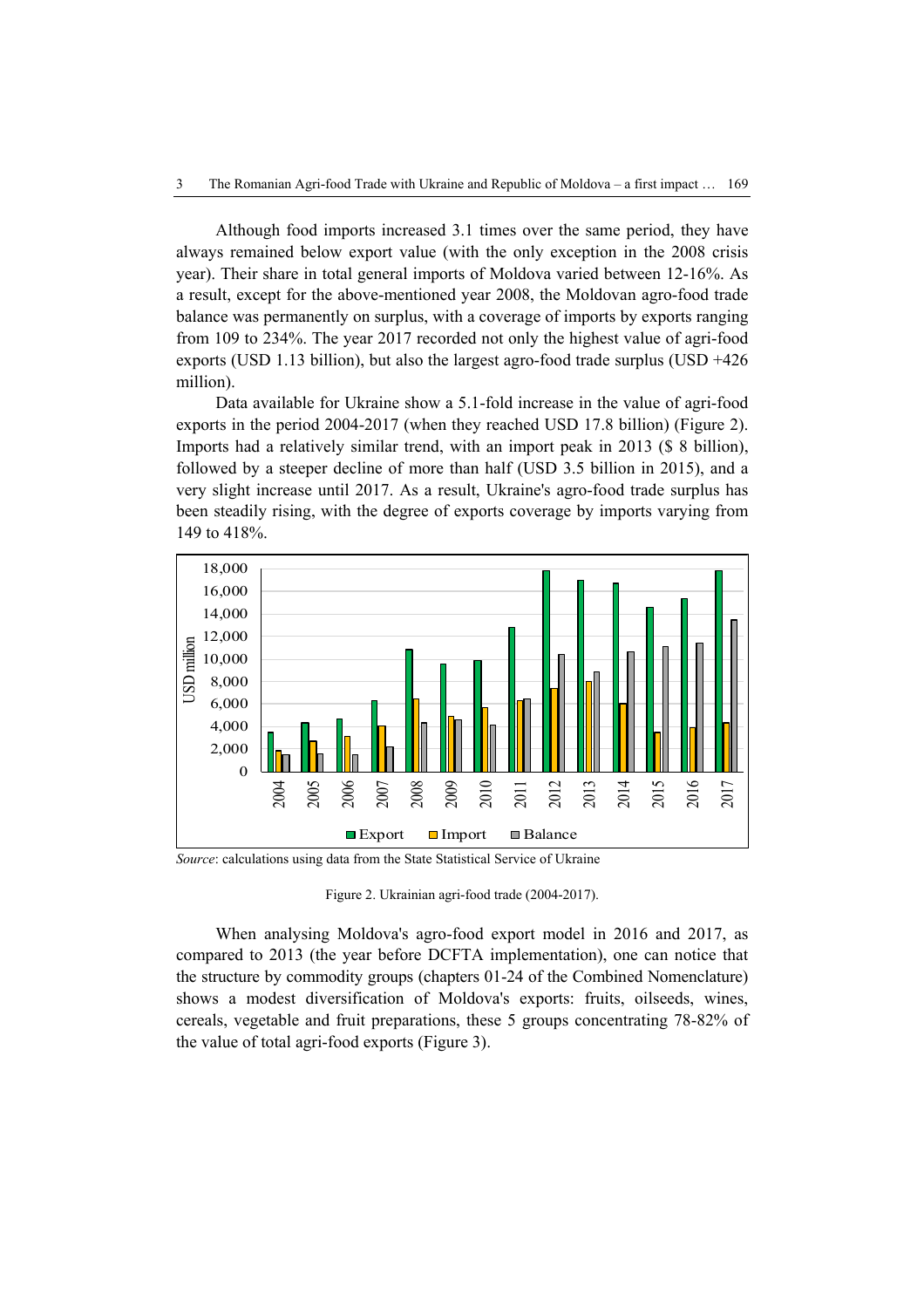

Notes: chapters HS (Harmonized System) 01-24, covering all agri-food products: 01-live animals; 02-meat; 03-fish and seafood; 04-dairy products, eggs and honey; 05-other animal products; 06-live plants; 07-vegetables; 08-fruit; 09-coffee, tea and spices; 10-cereals; 11-products of the milling industry; 12-oilseeds; 13-lacs, gums and resins; 14-other vegetable products; 15-oils and fats; 16-meat and fish preparations; 17-sugar and confectionery; 18-cocoa and cocoa products; 19-cereal baking and pastry products; 20-vegetable and fruit preparations; 21-miscellaneous edible preparations; 22-beverages; 23-animal feed; 24-tobacco and tobacco products.

*Source:* calculations using data from the National Bureau of Statistics of the Republic of Moldova

Figure 3. Moldovan agri-food trade pattern.

Ukraine's agri-food export pattern is less diversified as compared to the Moldovan one: only grains represent about 38% of the total value of agri-food exports, followed by fats  $\&$  oils (23%) and oilseeds (10%) (Figure 4). The first three groups of products thus concentrate about 75% of the value of exports. This agro-food export pattern is vulnerable to unfavourable weather conditions and to the volatility of international grain and oilseed prices.



Notes: the same as for Figure 3.

Source: calculations using data from the State Statistical Service of Ukraine

Figure 4. Ukrainian agri-food trade pattern.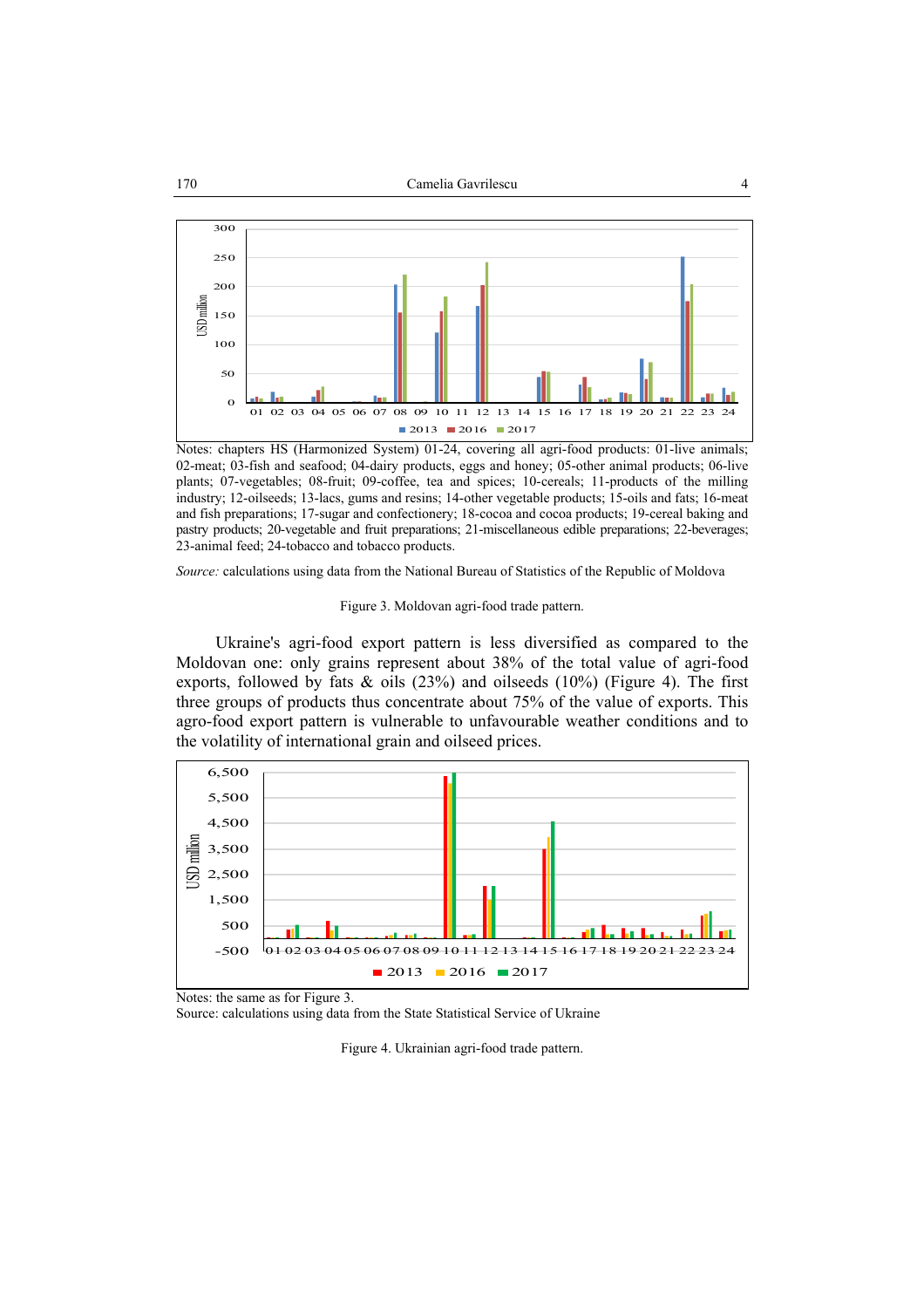Since the implementation of the DCFTA, important changes occurred in the trade flows between Romania and R. Moldova, respectively Ukraine. The DCFTA has established a free trade area for trade in goods since the start of the provisional application of the EU–Moldova Association Agreement (September 01, 2014), and respectively EU-Ukraine Association Agreement (January 01, 2016). As a result, imports from both Moldova and Ukraine increased in rank, share and value in the Romanian extra-EU imports (Table 1).

|               |                                         | 2004  | 2007 | 2013 | 2015  | 2016  | 2017  |
|---------------|-----------------------------------------|-------|------|------|-------|-------|-------|
| R.<br>Moldova | rank                                    | 2     | 2    | 17   | 10    | 10    | 7     |
|               | share in RO extra-EU<br>exports $(\% )$ | 10.77 | 7.38 | 1.72 | 2.72  | 2.85  | 4.06  |
|               | value (EUR mil.)                        | 15.9  | 21.8 | 36.5 | 55.4  | 66.8  | 87.7  |
|               | rank                                    | 23    | 17   | 9    | 13    | 14    | 14    |
| Ukraine       | share in RO extra-EU<br>exports $(\% )$ | 0.53  | 1.31 | 3.82 | 2.09  | 2.21  | 2.86  |
|               | value (EUR mil.)                        | 0.8   | 3.9  | 81.0 | 42.5  | 51.7  | 61.8  |
| R.<br>Moldova | rank                                    | 8     | 8    | 5    | 3     | 3     | 3     |
|               | share in RO extra-EU<br>imports $(\% )$ | 3.07  | 4.77 | 6.46 | 9.22  | 12.46 | 13.14 |
|               | value (EUR mil.)                        | 24.2  | 42.1 | 58.9 | 104.2 | 135.0 | 160.3 |
| Ukraine       | rank                                    | 6     | 9    | 8    | 5     | 4     | 6     |
|               | share in RO extra-EU<br>imports $(\% )$ | 3.96  | 2.45 | 2.45 | 5.59  | 6.14  | 5.52  |
|               | value (EUR mil.)                        | 31.2  | 21.7 | 22.4 | 63.1  | 66.5  | 67.3  |

*Table 1*  Position of R. Moldova and Ukraine in the Romanian extra-EU agri-food trade

 *Source*: calculations using data from Eurostat

For agricultural products, the trade will not be fully liberalised. Although the EU liberalised immediately the access to its market for most Moldovan agricultural imports, it still imposed tariff rate quotas (TRQs) on a limited number of sensitive products (40,000 tonnes for fresh apples; 10,000 tonnes for table grapes and plums; 2,000 tonnes fresh and chilled tomatoes) (Emmerson and Cenusa, 2018).

Table 2 shows the changes in the main commodity groups traded between Romania and R. Moldova. Nevertheless, the total trade increased significantly, 2.4 times for exports and 2.7 times for imports in 2017 as compared to 2013 (year before DCFTA).

| Export RO-MD  |                    |                                   |            | Import RO-MD                               |               |                    |                                   |                         |                         |
|---------------|--------------------|-----------------------------------|------------|--------------------------------------------|---------------|--------------------|-----------------------------------|-------------------------|-------------------------|
| HS<br>code    | Commodity<br>group | 2013<br>Value<br>(EUR<br>million) | $%$ change | $%$ change<br>2016/2013   2017/2013   code | HS            | Commodity<br>group | 2013<br>Value<br>(EUR<br>million) | $%$ change<br>2016/2013 | $%$ change<br>2017/2013 |
| $01-24$ Total |                    | 36.50                             | 83         | 140                                        | $01-24$ Total |                    | 58.91                             | 129                     | 172                     |

*Table 2*  Change in the main commodity groups traded between Romania and Republic of Moldova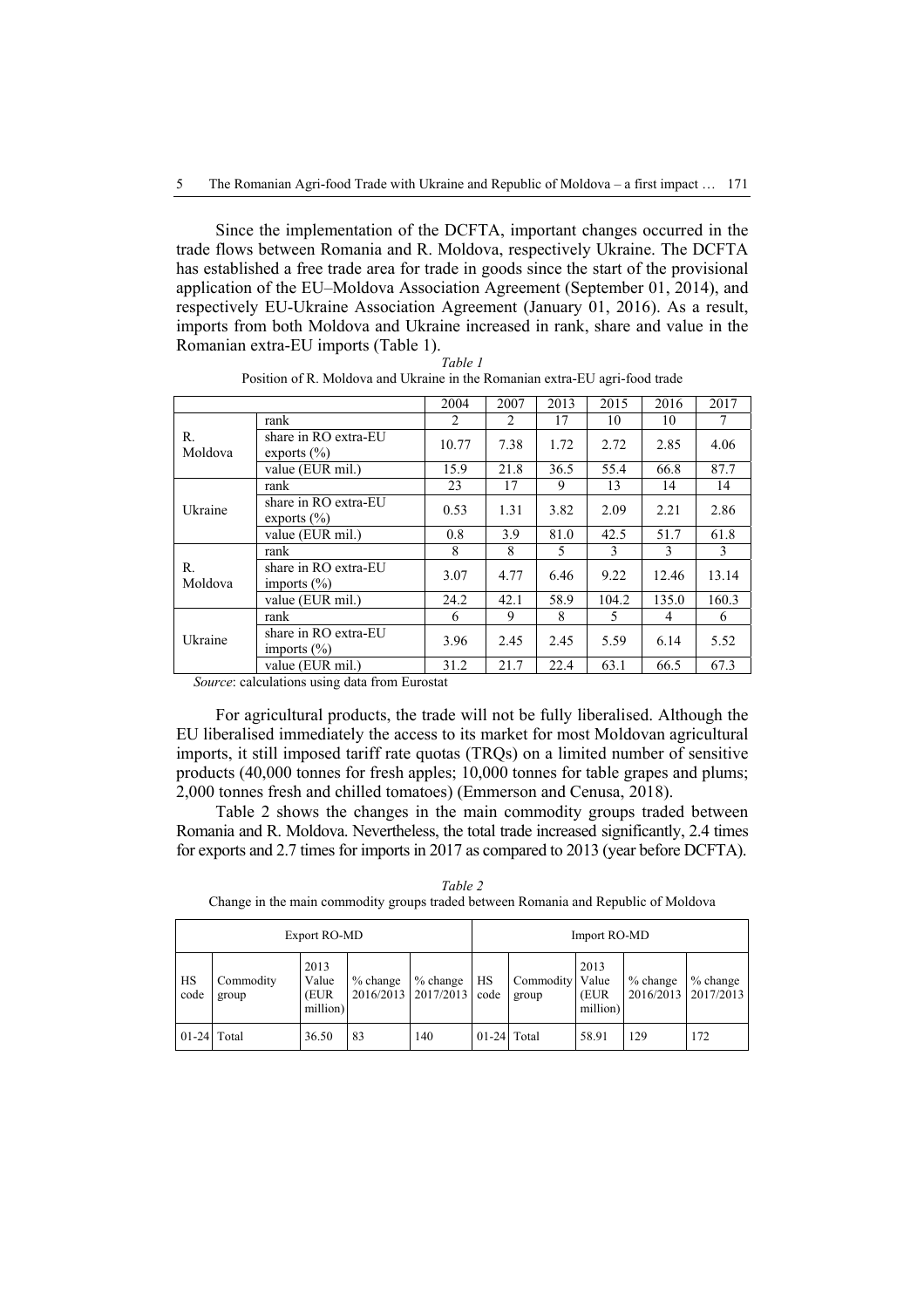| 23 | Animal feed                             | 4.41 | 59           | 107 | 17 | Sugar                                       | 16.17 | 35    | $-22$ |
|----|-----------------------------------------|------|--------------|-----|----|---------------------------------------------|-------|-------|-------|
| 21 | Miscellaneous<br>edible<br>preparations | 3.90 | 33           | 48  | 12 | <b>Oilseeds</b>                             | 16.11 | 261   | 402   |
| 04 | Dairy products                          | 3.74 | 83           | 187 | 19 | Cereal<br>baking $\&$<br>pastry<br>products | 9.12  | $-10$ | $-15$ |
| 19 | Cereal baking<br>and pastry<br>products | 3.03 | $\mathbf{1}$ | 8   | 15 | Oils and<br>fats                            | 4.24  | $-55$ | $-64$ |
| 10 | Cereals                                 | 2.98 | 131          | 213 | 22 | <b>Beverages</b>                            | 3.85  | 139   | 243   |
| 12 | Oilseeds                                | 2.94 | 268          | 511 | 10 | Cereals                                     | 2.58  | 366   | 421   |
| 22 | <b>Beverages</b>                        | 2.84 | 104          | 114 | 08 | Fruit                                       | 2.05  | 506   | 784   |
| 20 | Vegetable<br>and fruit<br>preparations  | 2.30 | 23           | 45  | 11 | Products of<br>the milling<br>industry      | 1.38  | $-30$ | $-65$ |

*Source*: calculations using data from Eurostat

The DCFTA has almost completely liberalised trade in goods between the EU and Ukraine, but with a significant asymmetry in that the EU has liberalised totally and immediately trade for most products, whereas Ukraine should liberalise trade for many products, but not all, over three to seven years. Ukraine has committed to fully eliminate tariffs for 88.5% of the tariff lines on agricultural products. Around half of its agricultural products were liberalised immediately. For the other products, a transitional period of up to seven years is envisaged (Emerson and Movchan, 2018).

Table 3 shows the changes in the main commodity groups traded between Romania and Ukraine. The total trade changed significantly, decreasing for exports (-24%) with a significant increase of imports from Ukraine (3 times for imports in 2017 as compared to 2013 (year before DCFTA).

| <b>Export RO-UKR</b> |                                         |                                      |                       |                         | <b>Import RO-UKR</b> |                                          |                                   |                         |                         |  |
|----------------------|-----------------------------------------|--------------------------------------|-----------------------|-------------------------|----------------------|------------------------------------------|-----------------------------------|-------------------------|-------------------------|--|
| HS code              | Commodity<br>group                      | 2013 Value<br><b>EUR</b><br>million) | % change<br>2016/2013 | $%$ change<br>2017/2013 | HS code              | Commodity<br>group                       | 2013<br>Value<br>(EUR<br>million) | $%$ change<br>2016/2013 | $%$ change<br>2017/2013 |  |
| $01 - 24$            | Total                                   | 80.98                                | $-36$                 | -24                     | $01 - 24$            | Total                                    | 22.35                             | 198                     | 201                     |  |
| 10                   | Cereals                                 | 64.62                                | $-52$                 | $-40$                   | 12                   | Oilseeds                                 | 9.78                              | 30                      | $-27$                   |  |
| 12                   | <b>Oilseeds</b>                         | 8.24                                 | 84                    | 124                     | 08                   | Fruit                                    | 5.65                              | $-68$                   | $-45$                   |  |
| 21                   | Miscellaneous<br>edible<br>preparations | 3.49                                 | $-48$                 | $-57$                   | 19                   | Cereal baking<br>and pastry<br>products  | 2.43                              | 290                     | 377                     |  |
| 15                   | Oils and fats                           | 2.54                                 | $-22$                 | $-72$                   | 15                   | Oils and fats                            | 1.15                              | 328                     | 479                     |  |
| 04                   | Dairy products                          | 0.87                                 | $-100$                | $-98$                   | 10                   | Cereals                                  | 1.09                              | 114                     | 222                     |  |
| 19                   | Cereal baking<br>and pastry<br>products | 0.50                                 | $-15$                 | $\overline{2}$          | 21                   | Miscella-neous<br>edible<br>preparations | 1.09                              | 273                     | 230                     |  |

*Table 3*  Change in the main commodity groups traded between Romania and Ukraine

*Source*: calculations using data from Eurostat